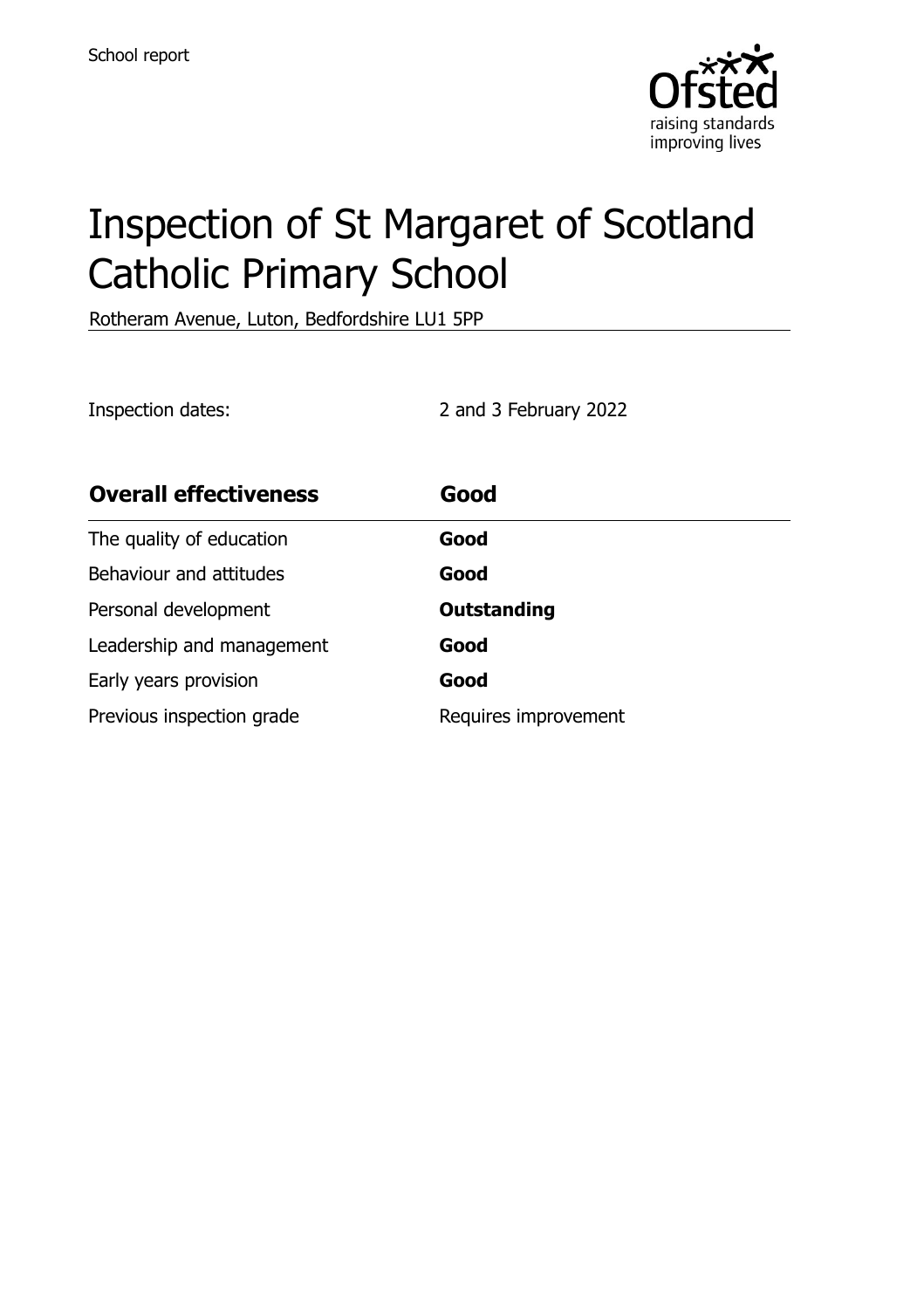

# **What is it like to attend this school?**

Pupils are proud to be part of the large but tightly knit community at St Margaret's. There is a strong nurturing ethos. Everyone cares for one another. Most pupils attend regularly and are punctual.

Pupils celebrate their differences and achievements. They believe that everyone should be respected and treated equally. Newcomers and visitors are made to feel welcome. Pupils enjoy an extensive range of clubs and activities. These enable pupils to follow their interests and broaden their horizons. Pupils aspire to take on roles of responsibility and to act as role models for others.

Pupils feel happy and safe. Staff care for pupils exceptionally well. Pupils' behaviour is good, and learning is rarely disturbed in class. Pupils said that they always have someone to go to if they have a worry. Bullying is rare. Pupils are confident that staff will deal with incidents quickly and well.

Pupils respond well to teachers' high expectations of what everyone can achieve. Pupils are keen to learn. They take part enthusiastically in lessons. Previously, pupils have not achieved as well as they should by the end of Year 6. Improvements in the curriculum and quality of teaching mean that pupils now learn well across a range of subjects.

#### **What does the school do well and what does it need to do better?**

Leaders are ambitious for all pupils. They want pupils to achieve well and become responsible, caring citizens. Leaders have carefully constructed a broad curriculum with these aims in mind.

Leaders have identified what they want pupils to learn in each subject. They ensure that learning builds year on year, so pupils can remember more. This is particularly strong in English and mathematics. In a small number of subjects, leaders have not considered precisely what children should know by the end of Reception. In these subjects, it is not clear how teachers will build on children's learning in Year 1.

However, overall, children in Reception settle quickly into their learning. They work well together, are cared for, and are prepared well for learning in Year 1.

Curriculum leaders provide guidance for teachers to help break complex ideas into smaller chunks. This helps pupils to learn and remember more. Occasionally, teachers are not clear about what they want pupils to learn from an activity. When this happens, pupils remember the activity rather than the essential knowledge and learning that leaders intended.

Teachers regularly check pupils' understanding to quickly spot any misunderstandings pupils may have. Teachers use the information they have to plan opportunities to help pupils become more secure in their learning.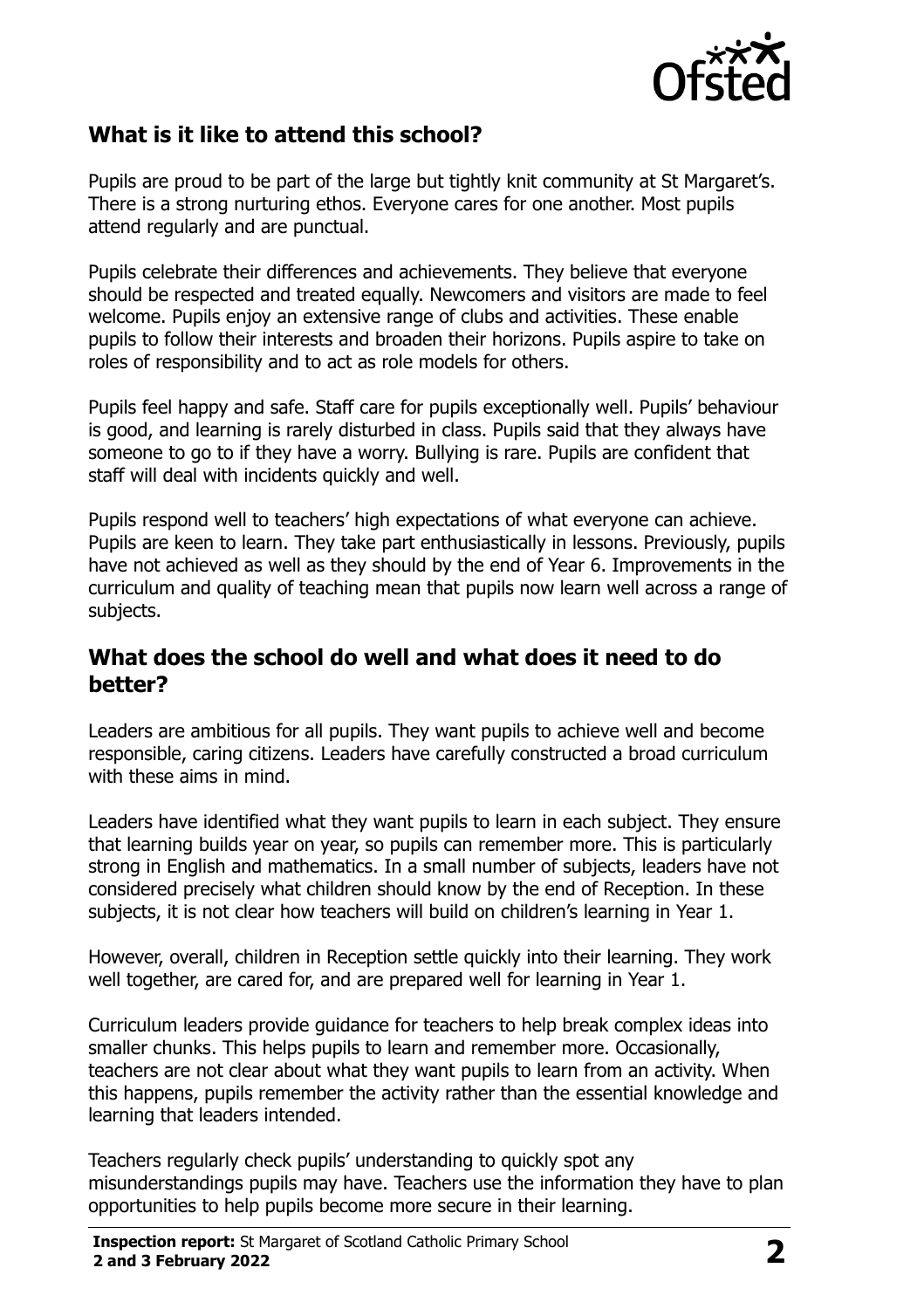

Pupils enjoy reading. Children in the Reception classes are introduced to books and stories from the very start. Older pupils like the books that teachers read to them in class. Adults choose books which they know capture pupils' interest. Pupils like discussing the ideas and themes in the books that they read.

Staff teach reading effectively. Pupils use their phonics knowledge confidently to read and spell unfamiliar words. Teachers ensure that pupils read books that match the sounds they know. This enables most pupils to read fluently, accurately and with understanding. Staff quickly spot pupils who find learning to read more challenging. Pupils receive the extra help that they need to catch up.

Teachers are ambitious for all pupils. They ensure that pupils with special educational needs and/or disabilities (SEND) have the help that they need to access the full curriculum. Most pupils with SEND make strong progress in their learning, and have their needs met well. Pupils who join the school speaking very little English are given effective support, so that they can learn well.

Leaders' work to promote pupils' personal development is exceptional. Pupils are caring, kind and know right from wrong. They know why it is important to respect others' views. Pupils learn about and participate in the life of the local community. They support local charities and multi-faith events. A carefully planned programme of trips and activities is available for all pupils. This helps to open pupils' eyes to new opportunities, and helps them to develop new interests and ambitions.

Pupils behave well. The small number of pupils who find it hard to make good behaviour choices are given the help they need to improve. Although leaders have improved attendance, a small number of pupils are still absent too often.

Staff feel that leaders support them well. Leaders have used high-quality support, from within and outside the trust, to improve the quality of education. Staff value the extra training they receive. Trustees and governors ensure that leaders set the right priorities for improvement, and that decisions are made in the best interests of pupils.

# **Safeguarding**

The arrangements for safeguarding are effective.

Leaders have established a strong culture of safeguarding. Staff are well trained and alert to the risks that pupils face. They know when and how to report concerns. Leaders act quickly and appropriately to keep pupils safe. They ensure that pupils receive the help that they need, including from outside agencies when necessary.

Pupils learn how to recognise a variety of risks. They learn how to stay safe online and about what makes a good friend.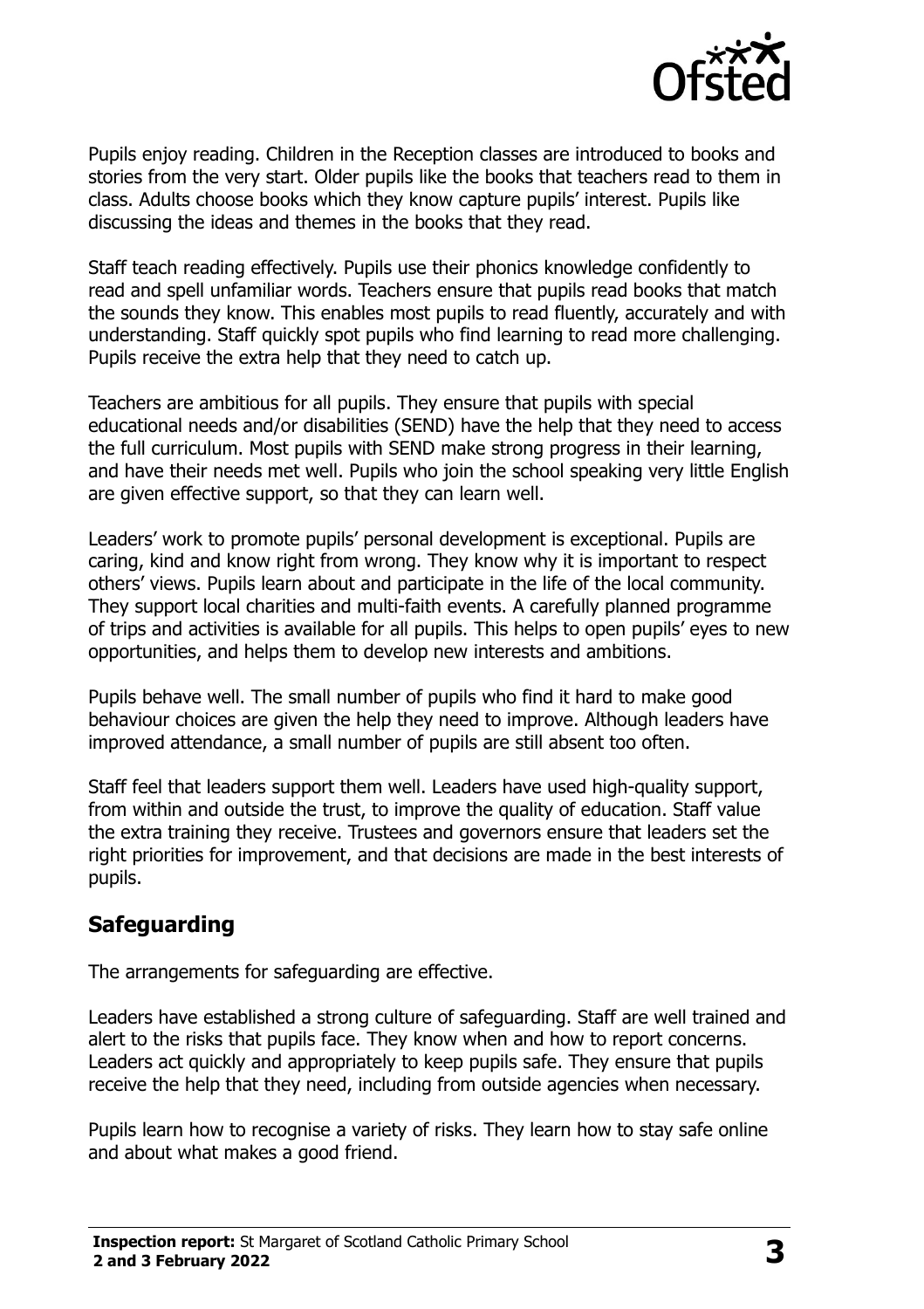

Staff from the St Thomas Catholic Academies Trust and governors check regularly that procedures to keep pupils safe are effective.

# **What does the school need to do to improve?**

#### **(Information for the school and appropriate authority)**

- $\blacksquare$  In a small number of subjects, leaders have not identified exactly what they want children to know by the end of their time in the early years. In these subjects, it is not clear how children's learning is providing a foundation for learning in Year 1 and beyond. Leaders should ensure that, in all subjects, curriculum plans clearly identify what children should know and be able to do by the end of the early years.
- Occasionally, some teachers are not clear about the knowledge that they intend pupils to learn from an activity. When this occurs, pupils remember the activity, but not the important subject knowledge that leaders intended. This leads to inconsistencies in how effectively the curriculum is implemented. Leaders should ensure that teachers' planned activities always clearly identify the knowledge that they want pupils to learn, so that they teach the curriculum as leaders intend.
- A small number of pupils are absent from school too often. These pupils miss out on learning. Leaders should continue to develop strategies and work with families to reduce persistent absence further.

# **How can I feed back my views?**

You can use [Ofsted Parent View](http://parentview.ofsted.gov.uk/) to give Ofsted your opinion on your child's school, or to find out what other parents and carers think. We use information from Ofsted Parent View when deciding which schools to inspect, when to inspect them and as part of their inspection.

The Department for Education has further quidance on how to complain about a school.

If you are the school and you are not happy with the inspection or the report, you can [complain to Ofsted.](http://www.gov.uk/complain-ofsted-report)

#### **Further information**

You can search for [published performance information](http://www.compare-school-performance.service.gov.uk/) about the school.

In the report, '[disadvantaged pupils](http://www.gov.uk/guidance/pupil-premium-information-for-schools-and-alternative-provision-settings)' refers to those pupils who attract government pupil premium funding: pupils claiming free school meals at any point in the last six years and pupils in care or who left care through adoption or another formal route.

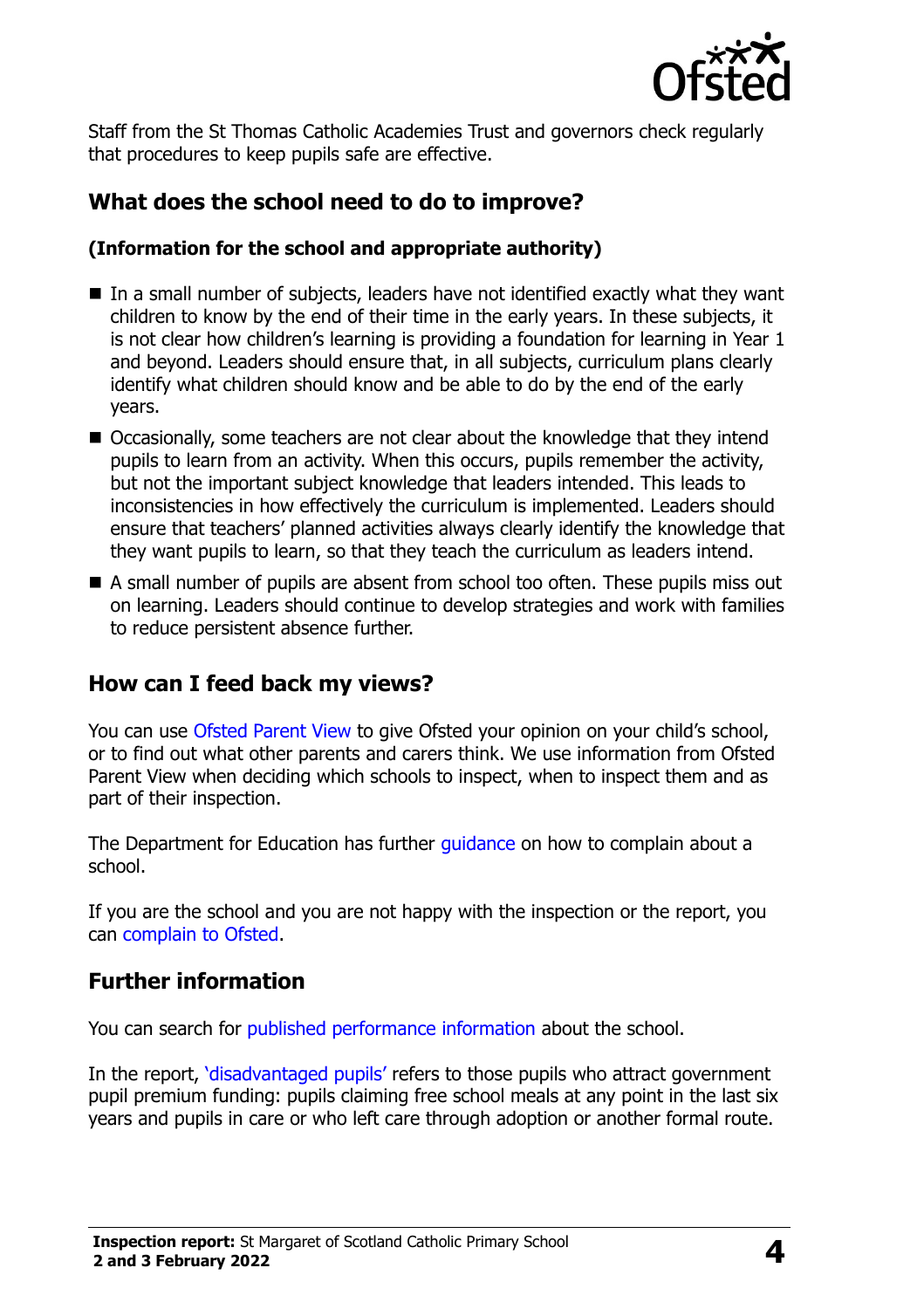

# **School details**

| Unique reference number             | 142263                                                          |
|-------------------------------------|-----------------------------------------------------------------|
| <b>Local authority</b>              | Luton                                                           |
| <b>Inspection number</b>            | 10207077                                                        |
| <b>Type of school</b>               | Primary                                                         |
| <b>School category</b>              | Academy converter                                               |
| Age range of pupils                 | 4 to 11                                                         |
| <b>Gender of pupils</b>             | Mixed                                                           |
| Number of pupils on the school roll | 445                                                             |
| <b>Appropriate authority</b>        | Board of trustees                                               |
| <b>Chair of trust</b>               | Elizabeth Duffy                                                 |
| <b>Headteacher</b>                  | <b>Gabrielle Somes</b>                                          |
| Website                             | www.stmargarets.luton.sch.uk                                    |
| Date of previous inspection         | 9 and 10 May 2018, under section 5 of<br>the Education Act 2005 |

# **Information about this school**

- The school is a larger-than-average primary school. The number of pupils on roll has decreased since the previous inspection.
- The school is part of the St Thomas Catholic Academies Trust and is in the Roman Catholic Diocese of Northampton.
- The religious character of the school was inspected under section 48 of the Education Act (2005) in June 2018, and was judged to be good.
- The St Thomas Catholic Academies Trust has delegated some responsibilities to a local academy committee. The members of the local academy committee are known to parents as governors.
- The proportions of pupils with SEND, pupils who speak English as an additional language and pupils eligible for free school meals are above average.
- I Just under half of the staff were not working at the school when it was previously inspected.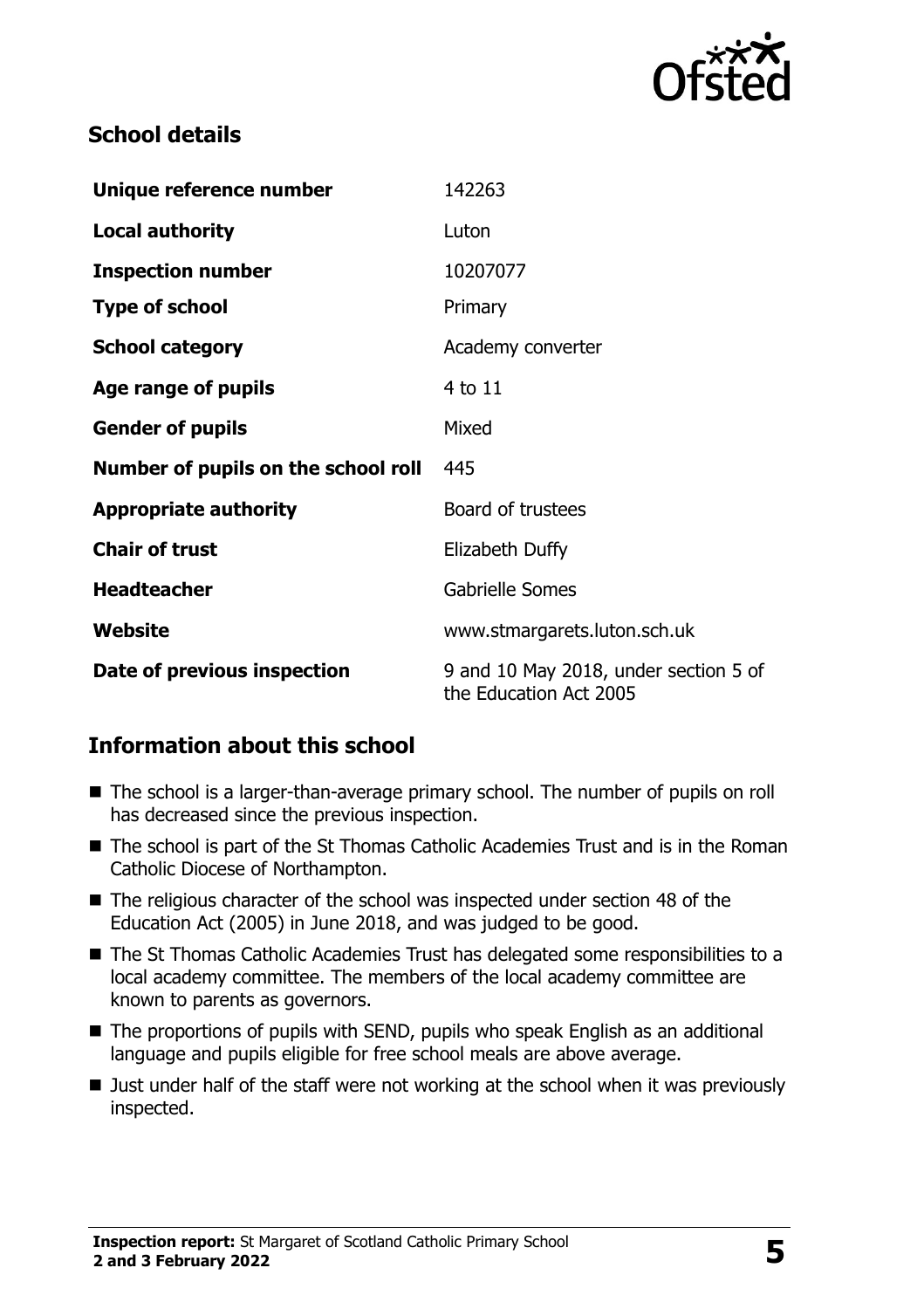

#### **Information about this inspection**

The inspectors carried out this inspection under section 5 of the Education Act 2005.

- This was the first routine inspection the school received since the COVID-19 pandemic began. Inspectors discussed the impact of the pandemic with leaders and have taken that into account in their evaluation of the school.
- $\blacksquare$  Inspectors met with the headteacher and other senior leaders. The lead inspector met with the strategic executive leader from the St Thomas Catholic Academies Trust, trust directors and members of the local academy committee.
- Inspectors carried out deep dives in these subjects: early reading, English, mathematics, art, geography and history. They met with subject leaders, visited lessons, looked at pupils' work, spoke with pupils and staff, and listened to pupils reading. Inspectors also looked at curriculum plans, looked at pupils' work and visited lessons in a range of other subjects.
- To check the effectiveness of safeguarding, inspectors reviewed a range of documents, including school policies, procedures and records. An inspector met with the headteacher as the designated safeguarding leader, and other staff, to discuss and review examples of the actions taken to keep pupils safe. Inspectors spoke to pupils and checked staff members' understanding of how to keep pupils safe from harm.
- To gather pupils' views, inspectors spoke to pupils when visiting lessons, met with groups of pupils and spoke to pupils at lunchtimes.
- Inspectors considered the 45 responses and 21 free-text comments submitted to the online survey, Ofsted Parent View. Inspectors also considered a letter handed to the inspection team.
- Inspectors spoke to groups of staff, including non-teaching staff. They also considered 37 responses to Ofsted's online staff survey.

#### **Inspection team**

Paul Wilson, lead inspector **Her Majesty's Inspector** Russell Ayling **Calculation Contract Contract Contract Contract Contract Contract Contract Contract Contract Contract Contract Contract Contract Contract Contract Contract Contract Contract Contract Contract Contract Contr** James Chester **Her Majesty's Inspector**